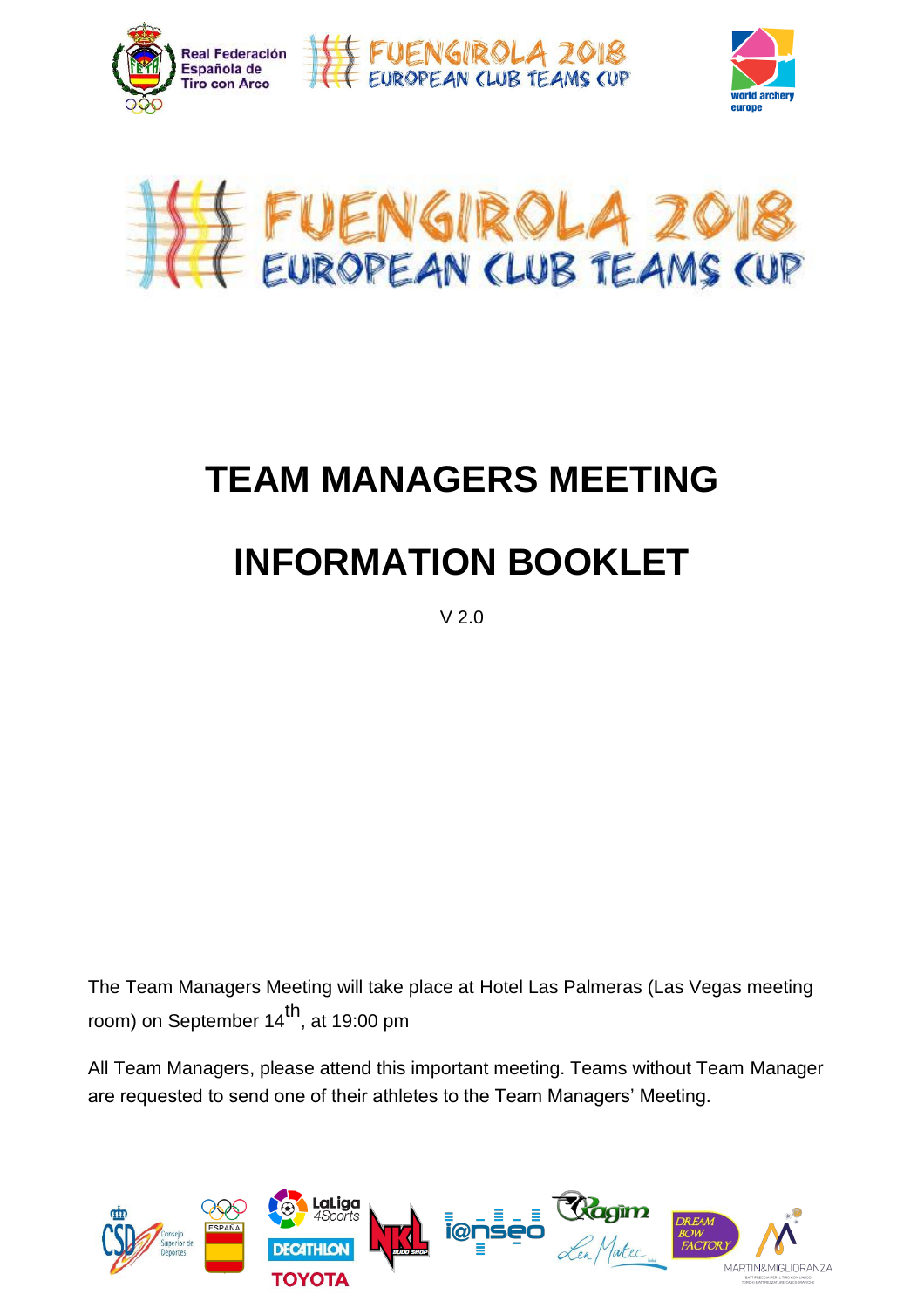



Dear Team Managers and all participants,  $\sigma$  the qualification round will generate  $\sigma$ 

Welcome to Fuengirola for the European Club Teams Cup 2018. The Local Organising place on the competence in a secondary tournament of the competence in a secondary to the competence of the co  $\sim$  Iffirmate and the will be trying to do our best for you during the Competition. **Thursday** Committee and me will be trying to do our best for you during the Competition.

**TRANSPORTATION** be informed about the 3 archers composing the Club team before the end of  $\epsilon$  or the following:  $\epsilon$  are the following:  $\epsilon$  $\overline{\cdot}$ uengirola, and that you will return to your home countries with great success. I hope you will enjoy every second of the Tournament, discovering also the city of the reader of the countries with great success.<br>Fuengirola, and that you will return to your home countries with great success.

uld like to wish success and a good competition for all of you september 15 Qualification round I would like to wish success and a good competition for all of you.

Marco Carpignano

be requested to the LOC (50,00€ per Clubteam - way& back). European CTC 2018 Technical Delegate

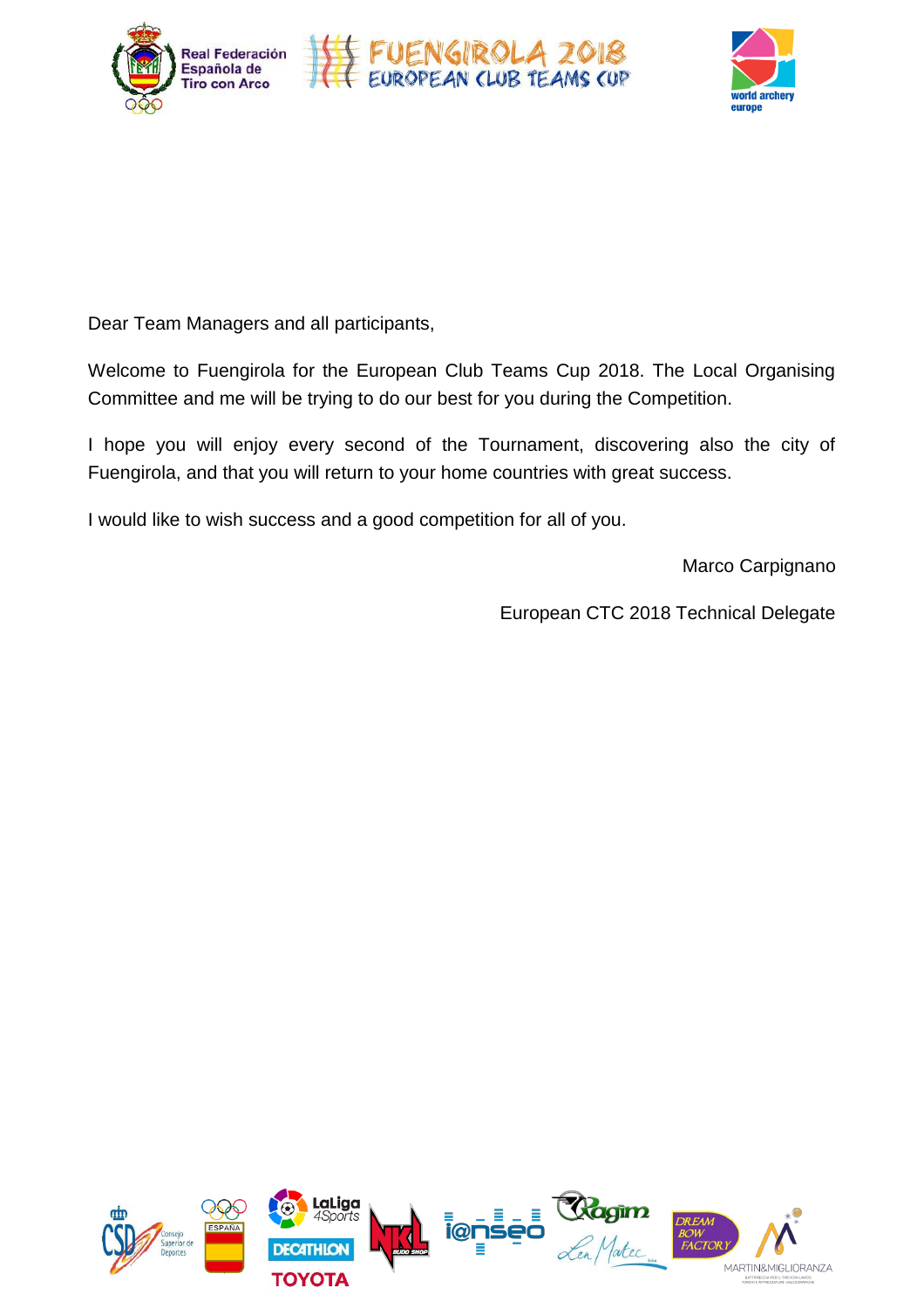





### $\mathbf{A} = \mathbf{A} \cdot \mathbf{A} \cdot \mathbf{A} \cdot \mathbf{A}$ among them in **ranking elimination matches: Agenda of the Team Captains meeting**

 $\mathbf{r}$  to  $\mathbf{r}$  to  $\mathbf{r}$  and  $\mathbf{r}$  and  $\mathbf{r}$  and  $\mathbf{r}$  and  $\mathbf{r}$  and  $\mathbf{r}$  and  $\mathbf{r}$  and  $\mathbf{r}$  and  $\mathbf{r}$  and  $\mathbf{r}$  and  $\mathbf{r}$  and  $\mathbf{r}$  and  $\mathbf{r}$  and  $\mathbf{r}$  and  $\mathbf{r}$  and  $\$ 1) Introduction of the meeting (TD)

Ranking 9 Call <u>'SEP'</u> Roll call  $\frac{1}{\sqrt{2}}$  call the Club team-matches.

 $\frac{1}{2}$  The club teams is  $\frac{1}{2}$  the Club teams is obtained by adding the scores of the 3 The 3 The 3 The 3 The 3 The 3 The 3 The 3 The 3 The 3 The 3 The 3 The 3 The 3 The 3 The 3 The 3 The 3 The 3 The 3 The 3 The 3 Welcome WAE TD

 $T_{\text{SUSU}}$  matches (Bronze and Gold Men) will take  $\mathcal{L}$ welcome was to<br>Welcome speech by the President of the Organizing Committee  $\mathbb{G}$ Welcome speech by the President of the Organizing Committee  $\frac{1}{35}$ 

2) Introduction of Officials (TD) are participated **are participated .** 

Organising Committee (OC) members, by the Chairman of the OC  $\frac{177}{355}$ Tournament Judges Commission, by the Chairman of Judges or If there are more than 16 teams (men or women), the teams of the teams of the teams of the teams of the teams of the teams of the teams of the teams of the teams of the teams of the teams of the teams of the teams of th place on  $p$  place on  $p$  with  $p$  second  $p$  and  $p$  and  $p$  and  $p$  and  $p$  and  $p$  and  $p$  and  $p$  and  $p$  and  $p$  and  $p$  and  $p$  and  $p$  and  $p$  and  $p$  and  $p$  and  $p$  and  $p$  and  $p$  and  $p$  and  $p$  and  $p$  and  $p$ 

- $\sigma$  recrimical Aspects of the competition (WAE TD + chairman or Judges) **Thursday** 3) Technical Aspects of the competition (WAE TD + chairman of Judges)
	- 3.1 Number of Team per class (final numbers will be given at the meeting)
	- 3.2 Competition Program
- 3.3 Official Practice and Equipment Inspection 3.3 Official Practice and Equipment Inspection
	- $\mathbb{P}^{\mathcal{D}}$  and  $\mathbb{P}^{\mathcal{D}}$  matrix  $\mathbb{P}^{\mathcal{D}}$  matrix station station station station station station 3.4 Qualification Round and information on scoring
- $R$ Pear Frocedare (Form attached) It is not allowed to change and the change and competition. 3.5 Appeal Procedure (Form attached)<br> $\frac{1}{2}$
- cal Matters (WAF TD + chairman of Judges). Function is  $\mathcal{L}$ 4) Technical Matters (WAE TD + chairman of Judges)
	- $\mathbf{P}_{\mathbf{r}}$  these two points to  $\mathbf{r}$  from  $\mathbf{r}$   $\mathbf{r}$  from Las Palmeras hotel can be  $\mathbf{r}$ hat apply in this ev ding event (vv  $MAT = 1$ Rules that apply in this event (WA and WAE rules)
- 5) Logistical Aspects (OC)

Transportation Once the individual qualitation ranking ranking ranking ranking ranking ranking ranking ranking ranking ranking ranking ranking ranking ranking ranking ranking ranking ranking ranking ranking ranking ranking ranking rankin

Meals

- $\mathbf{r} = \mathbf{r} \cdot \mathbf{r}$ we are written with competition with competition  $\mathcal{L}$ 6) Protocol and ceremonies (OC + TD) eremonies (OC + TD)<br>Peremony<br>A Closing Ceremony<br>ated issues (OC)
	- Opening Ceremony are training the trains) of the trains  $\alpha$

Awards and Club tright competition field will be divided with an amount of 4 groups of 4 groups of 4 groups of **Awards and Closing Ceremony** 

- 7) Medical Related issues (OC)
	- 8) Doping Test
	- 9) Dress Regulation (WAE TD)
	- ers of importance (WAE TD & EM) 10) Other matters of importance (WAE TD & EM)
		- $\mathsf{nt}$  8th  $\mathsf{nt}$  5th  $\mathsf{nt}$  5th  $\mathsf{nt}$ • The host countries are may enter a maximum of 8 Women Club teams. The second countries are may be a second countries and  $\alpha$ 10.1 Environment
		- $\mathbf{P}$ 10.2 Water
		- 16th 15th 14th 13 10.3 Communication bring an extra team in the same category they won.  $\overline{\phantom{a}}$  archers of the Club team has to belong the same club team has to belong the same club, being members of the same club, being  $\overline{\phantom{a}}$
		- 10.4 Non Smoking club as per 2018, January 1st.
- 10.5 Internet access against the team competency competent against the group.  $\frac{1}{\sqrt{2}}$ certification from the Club stating that at high stating that  $C$
- 11) Questions from Team Managers<br>12) are allocated on the match:
- 12) biosing and winner and winner and a tie  $\sim$  12 point in case of a time  $\sim$ 12) Closing

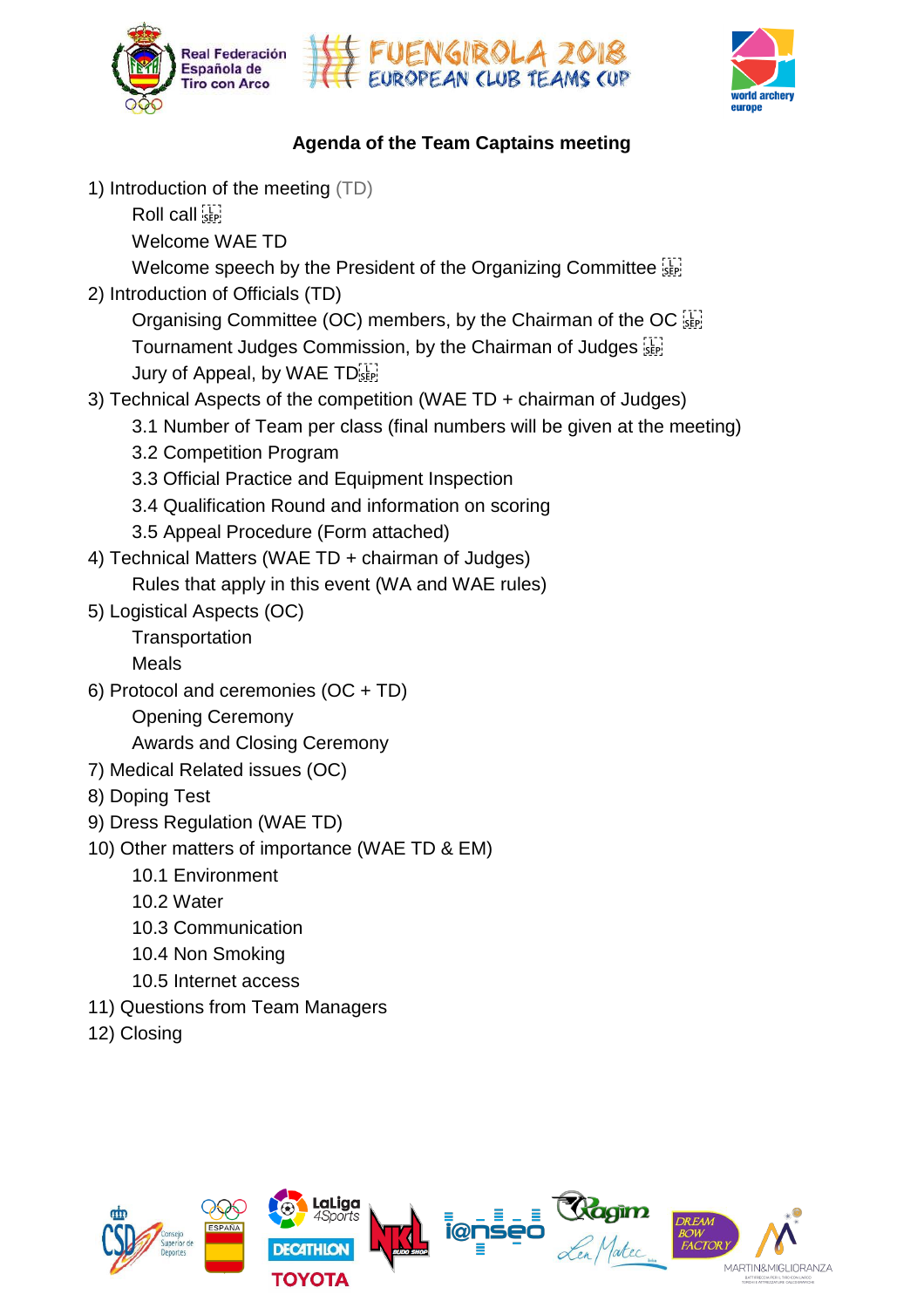



### TANIT TEI EDUONE NILIM **IMPORTANT TELEPHONE NUMBERS**

| President of LOC:                              | Vicente Martínez Orga                                                                                                                                                                                                                     |
|------------------------------------------------|-------------------------------------------------------------------------------------------------------------------------------------------------------------------------------------------------------------------------------------------|
| <b>Competition Manager:</b>                    | Rifaat Chabouk Jokhadar +34 696 667 839                                                                                                                                                                                                   |
| <b>Emergency 112</b>                           |                                                                                                                                                                                                                                           |
| <b>OFFICIALS</b><br><b>Technical Delegate:</b> | Marco CARPIGNANO +39 338 9331101                                                                                                                                                                                                          |
| <b>Tournament Judge Commission</b>             |                                                                                                                                                                                                                                           |
| Chairman:                                      | <b>Christophe Pezet</b>                                                                                                                                                                                                                   |
| Deputy:<br>Director of Shooting:<br>Judges:    | David Catalán Ramón<br>Antonio Galisteo Corpas<br>Josefa López Sedeño<br><b>Alicia Forner Ferreres</b><br>Julia Piquer García<br>Irene Piñol Bifet<br>Jose Luis Cerezo Baez de Aguilar<br>Andrés Cerezo Acosta<br>Rafael Rodriguez García |

Jury of Appeal:

- en Benedicter<br>Franken Clivier Members: MacDermott Kevin  $16$ th 1 $16$ th 1 $16$ th 1 $16$ th 1 $16$ th 1 $16$ th 1 $16$ th 1 $16$ th 1 $16$ th 1 $16$ th 1 $16$ th 1 $16$ th 1 $16$ th 1 $16$ th 1 $16$ th 1 $16$ th 1 $16$ th 1 $16$ th 1 $16$ th 1 $16$ th 1 $16$ th 1 $16$ th 1 $16$ th 1 $16$ th 1 $16$ th 1 $16$ th 1 $16$ th 1 $16$ t Chairman: Tavernier Olivier **May be a may be a maximum of 8 Women Club teams.** bring an extra team in the same category they won. They won. In the same category they won. In the same category the
- In this stage, even the team competition of the team competition of the group. The group of the group. The group of the group. The group of the group. The group of the group. The group of the group. The group of the group. Alternate: Jan Sipek elijkih bleven to be eligible to participate as members of a club Team, a written written written written writ cortification from the Club stating that all athletes belong that  $C$

Results Team Manager: José Blázquez



 $\bullet$  archers of the Club team has to belong the same club team has to belong to the same club, being members of the same club, being members of the same club, being members of the same club, being members of the same club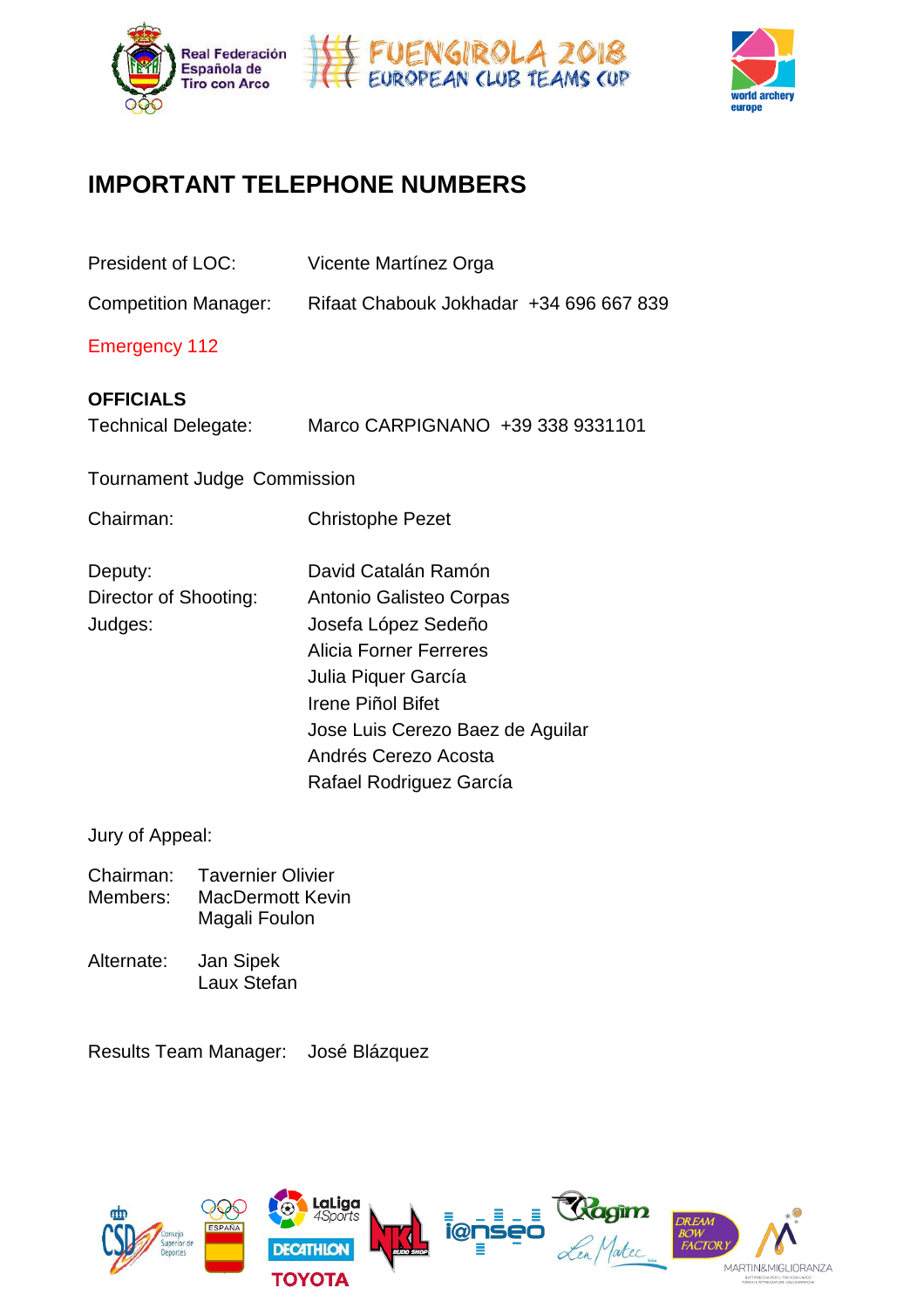



# **3) Technical Aspects of the competition**

Number of Toom nor close (final 3.1. Number of Team per class (final numbers will be given at the meeting)

 $T_{\rm eff}$  final matches (Bronze and Gold Medal Matches  $\sim$  Men) will take  $M_{\rm eff}$ men realternate show after the other.<br>Women Teams: 11 erating of the Teams: 18  $\blacksquare$  If  $\blacksquare$  is a category, by a category, by a category, by a category, by a category, by a category, by a category, by a category, by a category, by a category, by a category, by a category, by a category, by a cate Women Teams: 11

# All the teams that did not make the top 16 cut, will compete in a secondary "just for • If less than 12 Club teams take part in a category, only the first 8 Club teams **3.2. Competition Program**

Outdoor Target archery – 70 m Round<br> **Outdoor Target archery – 70 m Round** 

TRANSPORTATION following rules). Each match is shot according to the WA rules.  $\frac{1}{2}$ place onwards can compete in a secondary tournament. Fine competition includes a qualification found ( $2x36$  arrows) according to the v rules, for the Club team ranking, followed by the Club team-matches as per article 4 The procedure of the Club team event will take place on the principle of flights (see<br>Called the club of the Club team event will take place on the principle of flights (see • The 3 archers of a Club team shooting in the Qualification Round have to **Thursday** The competition includes a qualification round (2x36 arrows) according to the WA The 16 first men Club teams and the 16 first women Club teams from the qualification

 $\frac{1}{2}$  and  $\frac{1}{2}$  and  $\frac{1}{2}$  main train  $\frac{1}{2}$  main train  $\frac{1}{2}$ rife to first men Club teams and the To first women Club teams nont the qualified for the Club team-matches. The ranking of the Club teams is be by deding the economy and b dichord of the Bidb team qualification round.<br>The competition is 500 meters far person is 500 meters far personalism is 500 meters far personalism is 500 me Uuriu are qualified for the Club team-matches. The famility of the competition of the competition. obtained by adding the scores of the 3 archers of the Club team at the end of the<br>qualification round

man To Club learns take part in a category, byes are alle If less than 10 Club teams take part in a category, byes are allowed when a millimum a category, only the first 8 Club teams of the qualification round, qualify for the match-<br>ovent  $\alpha$  women) will competitive in the Main competition. If less than 16 Club teams take part in a category, byes are allowed when a minimum *NOTE: This program could slightly change according to the final number of* event.

 $\mathbf t$ **PARTICIPATION RULES**  All the teams not qualified for the match-event can compete in a secondary tournament.

All the teams not qualified for the match-event can compete in a seconda<br>tournament.<br>At the Awards Ceremony the Anthem of the Club team winner's country v<br>the flags of the top three placed Club teams' countries will be rai At the Awards Ceremony the Anthem of the Club team winner's country will be a 4 At the Awards Ceremony the Anthem of the Club team winner's country will be played, **GroupA GroupB GroupC GroupD** the flags of the top three placed Club teams' countries will be raised. At the end of the closing ceremony the World Archery Europe Anthem will be played.

• All members of a Club team have to wear the same uniform.

 $\sim$  showledge wear the same uniform.

- s or a Glub team have to wear the same<br>is more than 3 archers in a category, it n names of the 3 archers composing the Club team before the end of the Team • If a Club has more than 3 archers in a category, it must communicate to the TD the bring an extra team in the same category they won. They won. In the same category they won. In the same category the
- The 3 archers of a Club team who shot in the Qualification Round, have to shoot In this stage, even competition. am matches It is not allowed to change the Club team matches. It is not allowed to change an archer during the<br>competition certification from the Club stating that all athletes belong that all athletes belong to that Club must belong <br>Club must belong that Club must be local must be a club must belong that club must be a club must be a club mu
- part in the competition.<br>
 The athletes may allow his person, name, part in the competition. 2 points for the winner / 1 point in case of a tie / 0 points for the loser • If a team is not present at the beginning of the competition, it cannot any more take

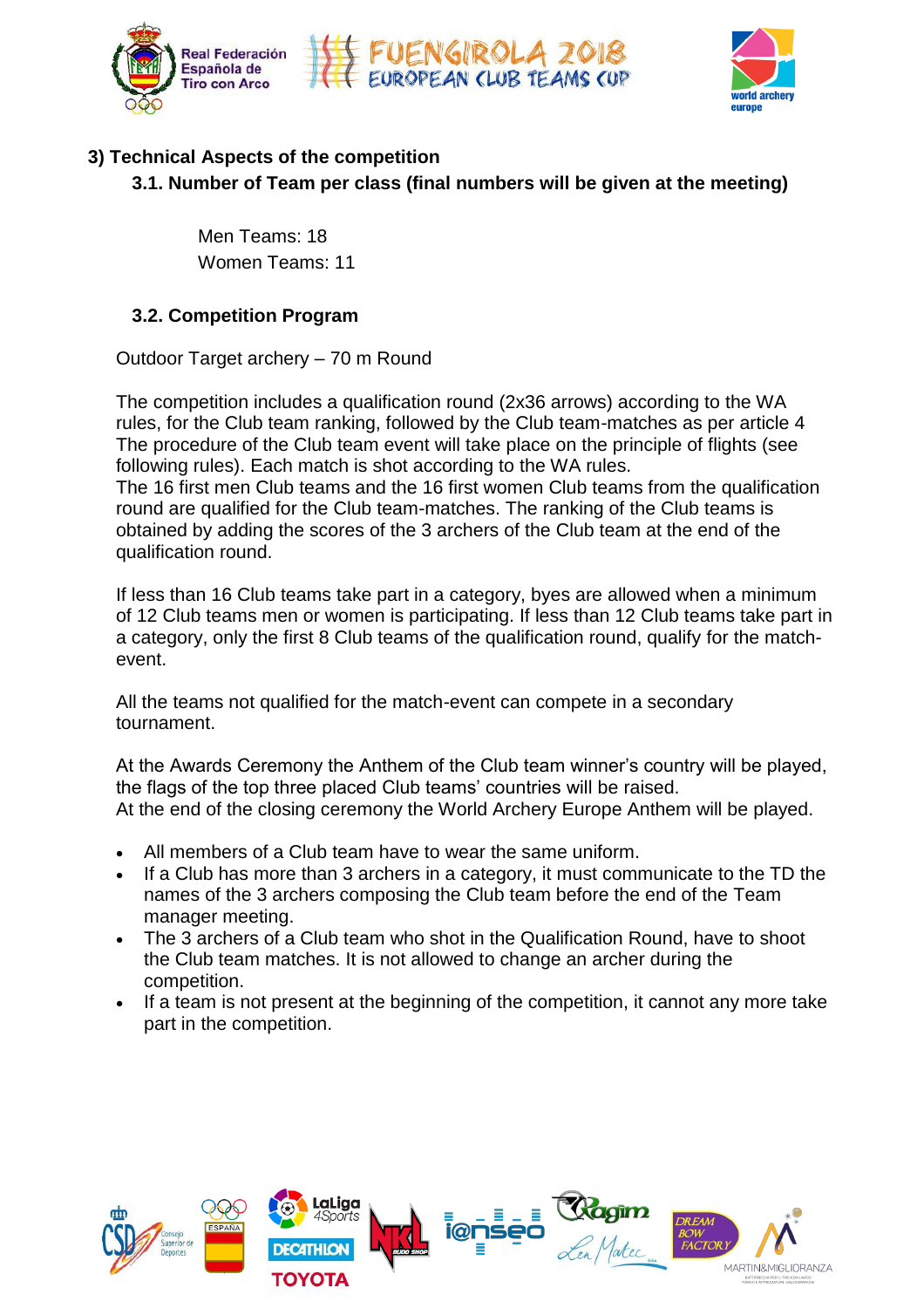





## **Main competition - Pool Matches** among them in **ranking elimination matches:**

• At the end of the individual qualification ranking round, the first 16 Club men teams ranking to the Main competition  $\sum_{n=1}^{\infty}$ will compete in the Main competition. Ties for the 16th place are broken as per WA<br>wilso These 40 Olyh teams are entered into 4 mayors of 4 Olyh teams as persplice to rules. These 16 Club teams are entered into 4 groups of 4 Club teams, according to<br>the following scheme:  $T_{\rm eff}$  final matches (Bronze and Gold Men) will take  $\mu$ the following scheme:  $\overline{a}$ 

| <b>Group A</b>   | <b>Group B</b>   | <b>Group C</b>   | <b>Group D</b>   |
|------------------|------------------|------------------|------------------|
| $1$ st           | 2 <sub>nd</sub>  | 3 <sup>rd</sup>  | 4 <sup>th</sup>  |
| 8 <sup>th</sup>  | 7th              | 6 <sup>th</sup>  | 5 <sup>th</sup>  |
| <b>gth</b>       | 10 <sup>th</sup> | 11th             | 12 <sup>th</sup> |
| 16 <sup>th</sup> | 15 <sup>th</sup> | 14 <sup>th</sup> | 13 <sup>th</sup> |

 $\frac{1}{2}$  and  $\frac{1}{2}$  aroun and Club to more compates against the three others in the ground about the 3 archers composition about the 3 archers team before the club team before the end of the end of the  $\mathsf{S}_{\mathsf{S}}$  September 13th Club teams arrived the arrival  $\mathsf{S}_{\mathsf{S}}$ In each group each Club team competes against the three others in the group.

|                | 1st Match | 2nd Match         | 3rd Match         |
|----------------|-----------|-------------------|-------------------|
|                | 1 vs 16   | 1 <sub>vs</sub> 9 | $1 \text{ vs } 8$ |
| <b>Group A</b> | 8 vs 9    | 8 vs 16           | 9 vs 16           |
|                | 2 vs 15   | 2 vs 10           | 2 vs 7            |
| <b>Group B</b> | 7 vs 10   | 7 vs 15           | 10 vs 15          |
|                | 3 vs 14   | 3 vs 11           | 3 v s 6           |
| <b>Group C</b> | 6 vs 11   | 6 vs 14           | 11 vs 14          |
|                | 4 vs 13   | 4 vs 12           | 4 vs 5            |
| <b>Group D</b> | 5 vs 12   | 5 vs 13           | 13 vs 12          |

• the first 8 Club women teams will compete in the Main competition. Ties for the 8th The first of Club women teams will complete in the widin competition. The place are broken as per WA rules. These 8 Club teams are entered in 4 Club teams, according to the following scheme:<br> **Group A** Group B<br>  $1^{st}$   $2^{$ 4 Club teams, according to the following scheme: **PARTICIPATION RULES**  place are broken as per WA rules. These 8 Club teams are entered into 2 groups of

| <b>Group A</b>  | <b>Group B</b>  |
|-----------------|-----------------|
| 4 <sub>st</sub> | 2 <sub>nd</sub> |
| 4 <sup>th</sup> | <b>3th</b>      |
| 5 <sup>th</sup> | 6 <sup>th</sup> |
| 8 <sup>th</sup> | −zth            |

group each Club team competes against the three others in the g In each group each Club team competes against the three others in the group.

|                | <b>1st Match</b>  | 2nd Match         | 3rd Match  |
|----------------|-------------------|-------------------|------------|
|                | 1 <sub>vs</sub> 8 | 1 <sub>vs</sub> 5 | 1 vs 4     |
| Group A        | 4 vs 5            | 4 vs 8            | $5$ vs $8$ |
|                | 2 vs 7            | $2$ vs $6$        | 2 vs 3     |
| <b>Group B</b> | 3 v s 6           | 3 vs 7            | 6 vs 7     |

- points for the winner and for bye and 0 points to the loser, or 1 point each if tie. • In each match 2 "pool points" are allocated based on the outcome of the match: 2
- $\bullet$  At the end of the 3 pool matches, ties in "pool points" are broken by the set points earned during the 3 matches. If still tie a Shoot Off will decide the winner.

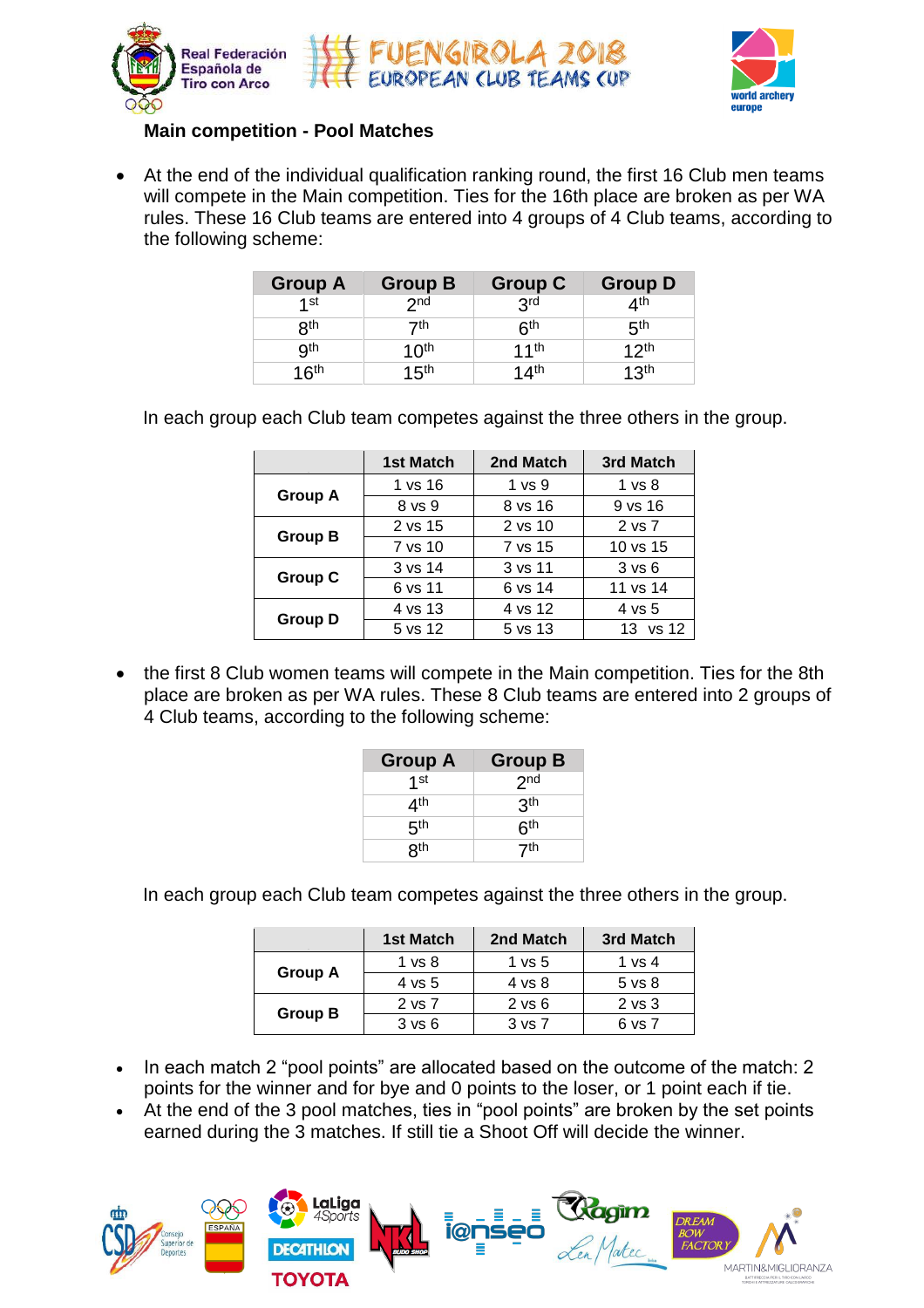





• After the pool matches, the pool points allocation and the broken ties this is the situation: aanoni qualified for the Club team-matches.

|         | Group<br>$\mathsf{A}$ | Group<br>B      | Group           | Group<br>D      |
|---------|-----------------------|-----------------|-----------------|-----------------|
| Level 1 | $1$ st                | 1st             | 1st             | 1st             |
| Level 2 | 2 <sub>nd</sub>       | 2 <sub>nd</sub> | 2 <sub>nd</sub> | 2 <sub>nd</sub> |
| Level 3 | 3 <sup>rd</sup>       | 3 <sup>rd</sup> | 3 <sup>rd</sup> | 3 <sup>rd</sup> |
| Level 4 | 4 <sup>th</sup>       | 4 <sup>th</sup> | 4 <sup>th</sup> | 4 <sup>th</sup> |

#### **Ranking Matches - Men**  $\mathbf{r}$  and  $\mathbf{r}$  archers in a category, the  $\mathbf{r}$  $S_{\rm c}$  arrivals arrivals arrivals arrivals arrivals arrivals arrivals arrivals arrivals arrivals arrivals arrivals arrivals arrivals arrivals arrivals arrivals arrivals arrivals arrivals arrivals arrivals arrivals arriv

- The 4 Club teams of same level will then go into a standard semifinals/finals Official arrival points are the following: the practice Session on Friday. Day 1 scheme: **Friday** Club teams arrivals and accreditation • The 4 Club teams of same level will then go into a standard semifinals/finals<br>cabarrac
- Match 1 (semifinals): A1 vs D1 and B1 vs C1: A2 vs D2 and B2 vs C2: A3 v and B3 vs C3; A4 vs D4 and B4 vs C4 • **Match 1** (semifinals): A1 vs D1 and B1 vs C1; A2 vs D2 and B2 vs C2; A3 vs D3  $\overline{\mathbf{C}}$
- and B3 vs C5, A4 vs B4 and B4 vs C4<br>**Match 2** (finals): apart the level 1 Club teams, that will do Regional trains connect Malaga training the Malaga trains of the Winners of the Malaga Airport and Fuengies in  $\frac{1}{2}$ field of play, the winners of the previous match compete for the 1st place, the loser for the 3rd place of their "level". apan me ieve • **Match 2** (finals): apart the level 1 Club teams, that will do their final match on a final

#### Private transportation from / to these two points to / from Las Palmeras hotel can **Ranking Matches - Women**

- $\overline{P}$ • The Club teams will then go into a standard semifinals/finals scheme:
- Match 1 (semifinals): A1 vs B2 and B1 vs A2; A3 vs B4 and B3 vs A4
- Match 1 (semilihals). At vs B2 and BT vs A2, A3 vs B4 and B3 vs A4<br>• Match 2 (finals): winner of A3 vs B4 against winner of B3 vs A4 for the<br>loser of A3 vs B4 against loser of B3 vs A4 for the  $7<sup>th</sup>$  place<br>**Bronze a** • **Match 2** (finals): winner of A3 vs B4 against winner of B3 vs A4 for the 5<sup>th</sup> place,

## loser of A3 vs B4 against loser of B3 vs A4 for the 7<sup>th</sup> place **PARTICIPATION RULES**

#### $A = \frac{1}{2}$  free dating the official hotel and the competition field will hotel and the competition field will hotel will hotel will hotel will hotel will hotel will hotel will hotel will hotel will hotel will have a set **Bronze and Gold medal matches Bronze and Gold medal matches**  $f(x) = \frac{1}{2} \int_0^1 \frac{1}{2} \, dx$

take place on a separate field of play, in alternate shooting and one after the other 1st 2nd 3rd 4 • The 4 final matches (Bronze Women, Bronze Men, Gold Women and Gold Men) will (see schedule).  $\frac{1}{\sqrt{2}}$ 

#### $\mathbf{u}$  number  $\bullet$  The host country may enter a maximum of 8  $\bullet$  Women Club teams. **Secondary Tournament and women and women are allowed to the 2017 winning constant of the 2017 winning constant of the 2017 winning constant of the 2017 winning constant of the 2017 winning constant of the 2017 winning con**

- All the teams that did not make the cut will compete in a secondary "just for fun" competition. There is nothing to win except experience. competition that will take place only on Saturday at the same time of the main
- In each matter ranking is established, with all the teams involved, regardless<br>gender: Women Club teams will therefore compete among Men Club teams • Compouse that Club stating to the Club station powers. gender: Women Club teams will therefore compete among Men Club teams.
- Based on that ranking, all teams are divided in "flights" of 4 teams each. The minimum flight composition is of 3 teams, not less.

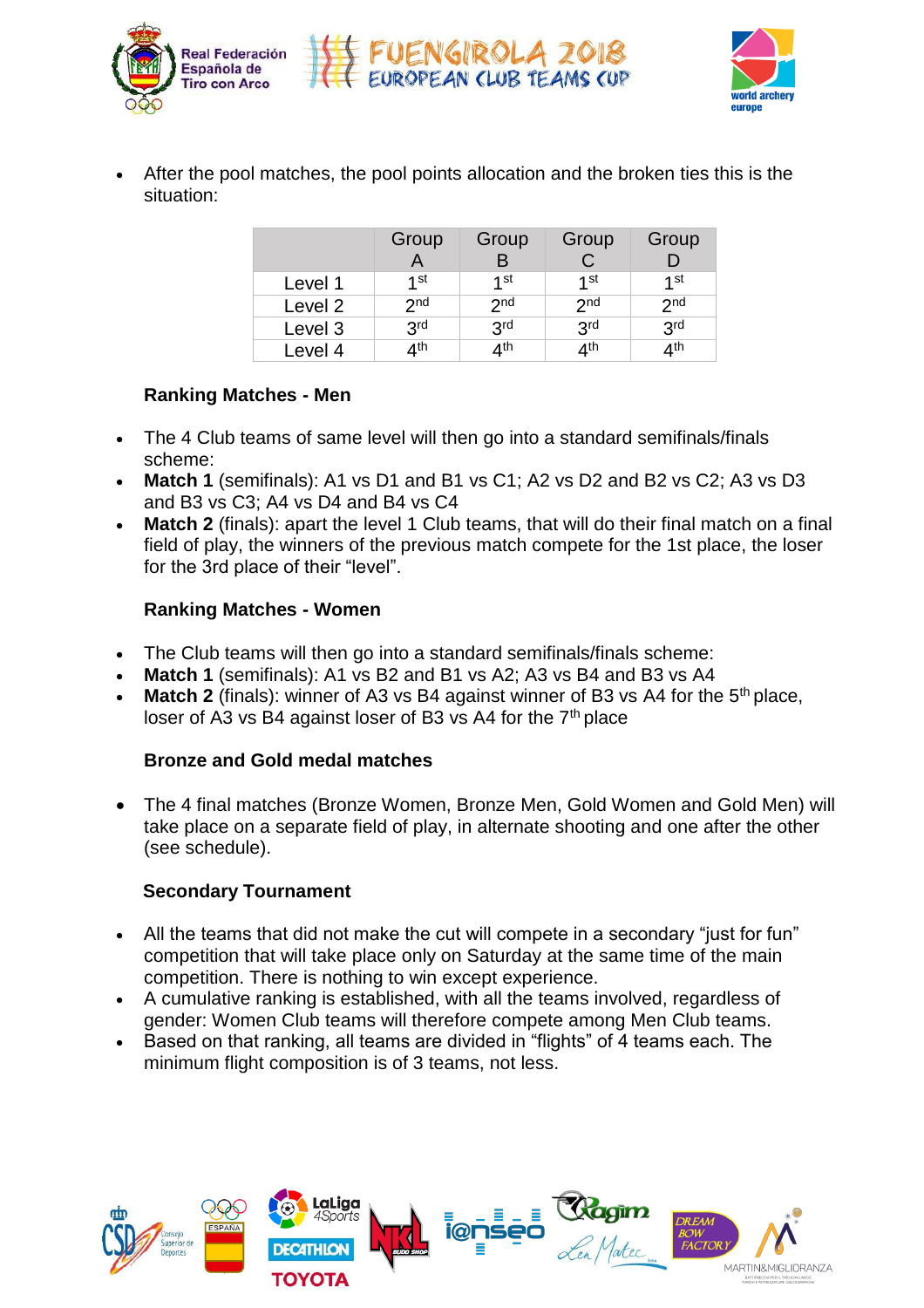





This year with 5 teams we'll have only 1 flight of 5 teams. rins year with 5 teams we in have only in light or 5 teams.<br>Each team will then compete against all other team with the same procedure  $\frac{1}{\sqrt{2}}$  value  $\frac{1}{\sqrt{2}}$  and  $\frac{1}{\sqrt{2}}$  and  $\frac{1}{\sqrt{2}}$ pool matches of the main competition. Each team will then compete against all other team with the same procedure of the<br>real matches. of the main competition

 $\mathbf{A}$  final matches (Bronze and Gold Men)  $\mathbf{A}$  with  $\mathbf{A}$  with  $\mathbf{A}$ **Match 1:** A vs D and B vs C - E bye **Match 3:** B vs E and C vs D - A bye **Match 4:** A vs C and D vs E - B bye **Match 5:** A vs B and C vs E - D bye **Machen 16 A** vs E and B vs D  $-$  C byes are allowed when a category,  $\frac{1}{2}$  and  $\frac{1}{2}$  vs D  $-$  C byes are allowed when a category of  $\frac{1}{2}$  and  $\frac{1}{2}$  and  $\frac{1}{2}$  and  $\frac{1}{2}$  and  $\frac{1}{2}$  and  $\frac{1}{2}$   $\mathbf{r} = \mathbf{r} + \mathbf{r}$  there are more than 16 teams (men or women), the teams  $\mathbf{r} = \mathbf{r} + \mathbf{r}$ 

An alternative format could be:

will win the secondary tournament.<br> **TRANSPORTS** Women Clubs: 3 matches with ranking like in main competition Pool. Men Clubs: 2 Clubs competing in 3 consecutive matches. The winner of 2 Matches

Team Manager's meeting

#### • Maria Zambrano – Malaga main train station 3.3 Official Practice and Equipment Inspection It is not allowed to change an archer during the competition. 3.3 Official Practice and Equipment Inspection

Official Practice will be on the competition venue on Friday from 15:30 to 18  $\frac{1}{2}$  (each way is 300 meters faround 3,000 meters faround 3,000 meters faround  $\frac{1}{2}$ Equipment inspection will be done during this practice session or before practice on  $\mathcal{P}$  these two points to the  $\mathcal{P}$  to  $\mathcal{P}$  from Las Palmeras hotel can be  $\mathcal{P}$ POOL MATCHES Saturday. Official Practice will be on the competition venue on Friday from 15:30 to 18:30.

# S.F. Gualification round and information on Scoring **3.4. Qualification Round and information on scoring**

During the qualification round and matches himself/herself During th (if the members are travelling in different flights ( trains) in different flights ( trains) in different flights ( trains) in different flights ( trains) in different flights ( trains) in different flights ( trains) in d  $A = \frac{1}{2}$  free dating the official hotel and the competition field will hotel and the competition field will hotel will hotel will have an *(\*) Ties for the 16th place are decided as per WA rules.*  $T_{\rm eff}$  16  $C$  16  $C$  16  $C$  16  $C$  16  $C$  16  $C$  16  $C$  16  $C$  16  $C$  16  $C$  16  $C$  16  $C$  16  $C$  16  $C$  16  $C$  16  $C$  16  $C$  16  $C$  16  $C$  16  $C$  16  $C$  16  $C$  16  $C$  16  $C$  16  $C$  16  $C$  16  $C$  16  $C$  16  $C$  16  $C$  16 *participants and TV requirements. Detailed competition program will be published* During the qualification round and matches, the scorecard has to be signed by the agent signs the scorecard on behalf of the team. e qualification round and matches, the scorecard has to be signself/herself. During the finals (Bronze medal and Gold medal<br>his the scorecard on behalf of the team.<br>whe check between electronic device and scorecards, and p archer himself/herself. During the finals (Bronze medal and Gold medal matches) the

**Flease do** couplet the filled in and scorecards signed unit be shown.  $\sim$  1st  $\sim$  1st  $\sim$  1st  $\sim$  1st  $\sim$  1st  $\sim$  1st  $\sim$  1st  $\sim$  1st  $\sim$  1st  $\sim$  1st  $\sim$  1st  $\sim$  1st  $\sim$  1st  $\sim$  1st  $\sim$  1st  $\sim$  1st  $\sim$  1st  $\sim$  1st  $\sim$  1st  $\sim$  1st  $\sim$  1st  $\sim$  1st  $\sim$  1st  $\sim$  1st  $\sim$  Please double check between electronic device and scorecards, and please make sure that each archer of your team is aware that all the data requested in the scorecards must be filled in and scorecards signed.

# 8th 7th 6th 5 5 Men & 5 Women Club teams. • The host country may enter a maximum of 8 Men & 8 Women Club teams. **3.5. Appeal Procedure**

In case of an Appeal, the Appeal Form should be given to the Chairman of Judges or to the WAE TD (Or Chairman of Judges) for the appeal to be valid. erropped, the cipped term encend to green to the shamman of st to his deputy. In order to proceed with an appeal, a deposit 40 Euros should be given  $\sim$  certification from the Club stating that all athletes belong to that  $\sim$ 

# **In the 2 "points" are allocated based on the outcome of the match:**  $\mathbf{a}$  are allocated based on the match: • The athletes may allow his person, name, pictures or sport performance to **4) Technical Matters**

At the end of the 3 pool matches, ties in "pool points" are broken by the set points Rules that apply in this event (WA and WAE rules)

WA Rules and interpretations plus specific WAE Club Team Cup Rules (2017 revision) – see 3.2

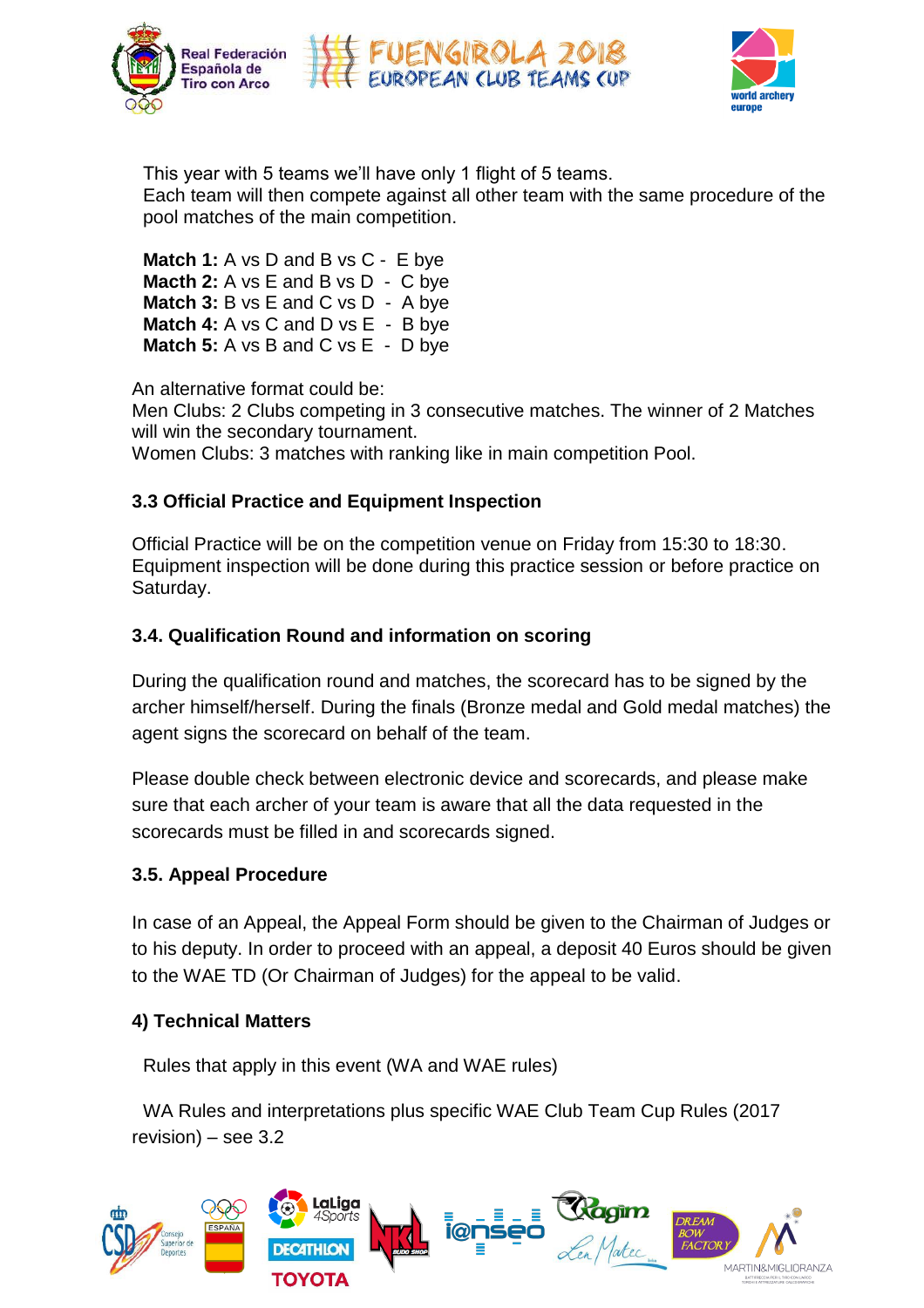





#### Ranking 1 st to 4th A1 vs D1 and B1 vs D1 and B1 vs C1 **5) Logistical Aspects**

#### Ranking 9 th to 12  $\mathbf{a}$ insportation  $\mathbf{t}$  and  $\mathbf{t}$  and  $\mathbf{t}$  and  $\mathbf{t}$ **Transportation**  $\frac{1}{2}$  . The ranking of the Club teams is obtained by adding the scores of the 3 second by adding the 3 second by adding the 3 second by adding the 3 second by adding the 3 second by adding the 3 second by adding the 3

The 4 final matches (Bronze and Gold Medal Matches – Women & Men) will take A free daily shuttle service, connecting the official hotel and the compe be provided from Friday to Sunday. Timetable exposed in the hall of the hotel, at the venue and published on the web. A free daily shuttle service, connecting the official hotel and the competition field will

Teams with booked round shuttle from/to airport, are requested to check and confirm their departure details.  $\mathbf{r} = \mathbf{r} \cdot \mathbf{r}$  and  $\mathbf{r} = \mathbf{r} \cdot \mathbf{r}$  are the Technical Delegate must must must must must must must

#### **Meals** be informed about the 3 archers composing the Club team before the end of  $t$   $\alpha$   $\beta$

All meals will be served in the Hotel Restaurant. On Sunday for teams leaving in the afternoon, lunch will be provided close to competition venu  $\alpha$  connect  $\alpha$  that  $\alpha$  the Malaga contract hatal regention other special needs, please contact hotel reception. the competition anymore will be provide la a a la capacation rounded de la contration de la contration de la contration de la contration de la contrat<br>De la contration de la contration de la contration de la contration de la contration de la contration de la co afternoon, lunch will be provided close to competition venue. For any intolerance or

#### 6) Protocol and ceremonies (OC + TD) be requested to the LOC (50,00€ per Clubteam - way& back). Club teams departures

# **Opening Ceremony Concerning ranking round is over, the first 16 Club teams (mention of the first 16 Club teams (mention of the first 16 Club teams (mention of the first 16 Club teams (mention)**  $\alpha$

 $\frac{1}{2}$ Opening Ceremony will be held in Hotel I Awards and Closing Ceremony at the venue after Final Matches on Sunday (13:10)<br>Prizes<br>Prize money: Total amount 6.000  $\epsilon$ *NOTE: This program could slightly change according to the final number of participants and TV requirements. Detailed competition program will be published* Opening Ceremony will be held in Hotel Las Palmeras – España hall. Friday 21:30.

#### $\boldsymbol{\mathsf{z}}$  free data hotel and the official hotel and the competition field will hotel will hotel will have an These 16 Club teams will be divided in 4 groups of 4 groups of 4 groups of 4 groups of 4 groups of 4 groups of 4 groups of 4 groups of 4 groups of 4 groups of 4 groups of 4 groups of 4 groups of 4 groups of 4 groups of 4 g **Prizes**

Prize money: Total amount 6.000  $\epsilon$ Mixed teams ARE NOT accepted.

> Recurve Women Club teams and Recurve Men Club teams will receive as prize he following amounts each: money the following amounts each:

1500 $\epsilon$ 1000€  $500 \in$  $\epsilon$  and  $\epsilon$  and  $\epsilon$  and  $\epsilon$  and  $\epsilon$  women  $\epsilon$  women  $\epsilon$  women  $\epsilon$  women  $\epsilon$  women  $\epsilon$  women  $\epsilon$  and  $\epsilon$  and  $\epsilon$  and  $\epsilon$  and  $\epsilon$  and  $\epsilon$  and  $\epsilon$  and  $\epsilon$  and  $\epsilon$  and  $\epsilon$  and  $\epsilon$  and  $\epsilon$  and  $\epsilon$  and  $\$  $\mathbf{e} \cdot 1000 \in$ bring an extra team in the same category they won.  $\epsilon$  are  $\epsilon$  to belong the same club team has to the same club team has to belong members of the same club, being members of the same club team  $\epsilon$ 1st place: 2nd place: 3rd place:

## In this stage, every Club team competes against the three other teams in the group. • To be eligible to participate as members of a Club Team, a written **7) Medical Related issues all athletes belong to that All athletes belong to that Club must be local must be lo**

 $E_{\text{irot}}$  and  $S_{\text{on}}$  is a will be overlable in the areheny  $V_{\text{on}}$ *Phot file Octvices* win be available in the *filencity* verifie. First Aid Services will be available in the Archery Venue.

### At the set of the 3 pool points in the 3 points were broken by the set points of points  $\mathbf{r}$  are broken by the set points of points  $\mathbf{r}$  are broken by the set points of points  $\mathbf{r}$  and  $\mathbf{r}$  are broken by th **8) Doping Test**

Doping control could be done following Spanish Olympic Committee and WAE rules.

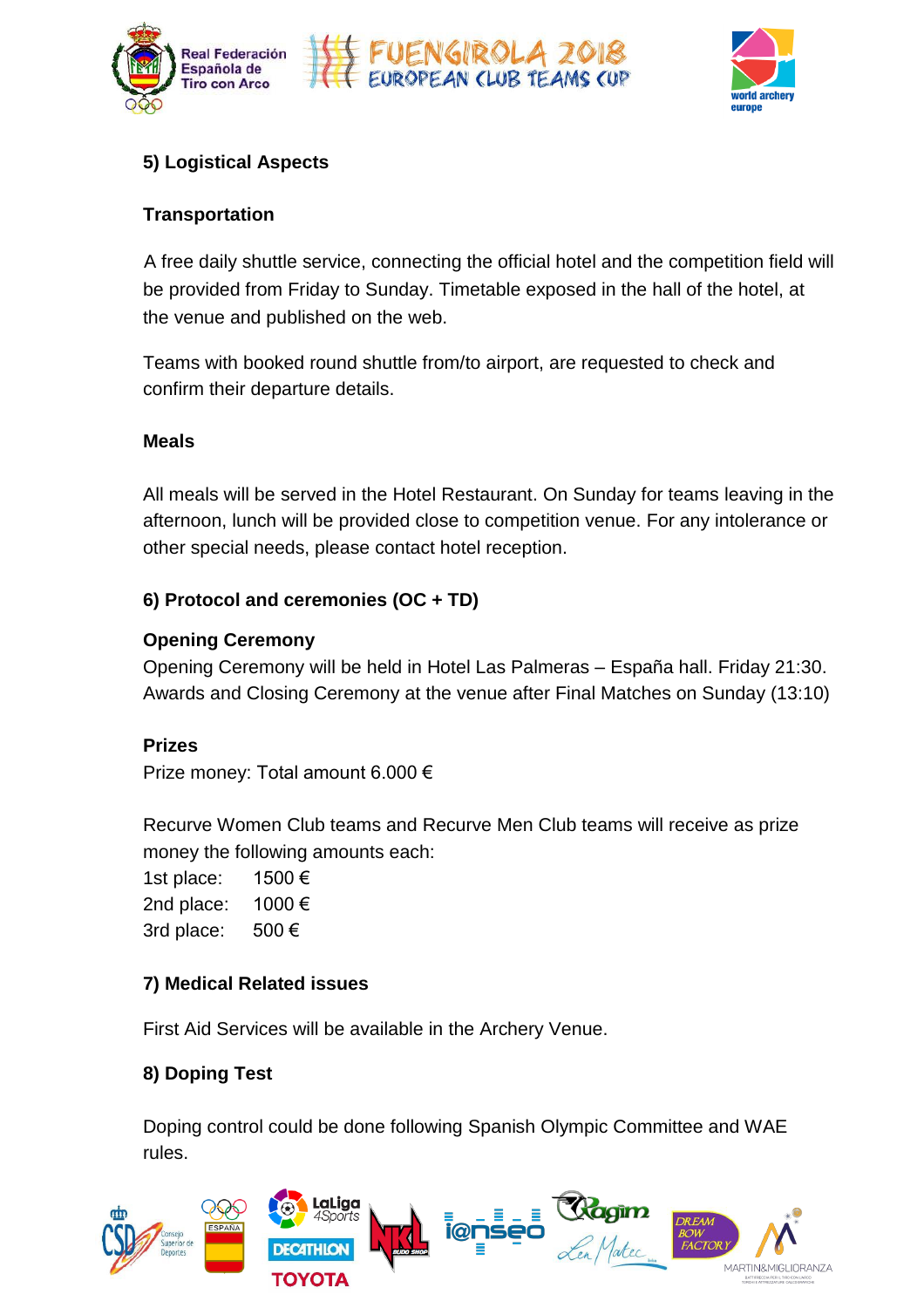





#### Dross Poquistion (WAE TD) 9) Dress Regulation (WAE TD) **Dress Regulation (WAE TD**)

Athletes, officials and staff should have a proper appearance when are present on the field. Athletes and Technicians should wear no other kind of footwear than sport-shoes. This is a WAE European Championships so WAE dress regulations do **Secondary <b>The Countries** of 12 Club teams (men or women) and the countries of the participation of the participation of the participation of the participation of the participation of the participation of the participatio apply. Please refer to WA rules: 3.22.1.1 to 3.22.1.5 included

# $f(x)$  competition of the arter on  $f(x)$  on  $F(x)$ 10) Other matters of importance (WAE TD & EM)

#### place onwards can compete in a secondary tournament. **Thursday 10.1. Environment**  Form Environment 3 archers in a category, the Technical Delegate must be a category, the Technical Delegate must be a category, the Technical Delegate must be a category, the Delegate must be a category, the Delegate must  $\mathbf{S}$  is the contract of the contract of the contract of the contract of the contract of the contract of the contract of the contract of the contract of the contract of the contract of the contract of the contract of t

Team Managara, places instruct your team mambers to use the litter hine n ich are located on the com which are located on the competition, practice ranges and common areas. **Friday** is, please inst which are located on the competition, practice ranges and common areas. Club teams arrivals and accreditation Team Managers, please instruct your team members to use the litter bins provided

#### (high speed train connection with Madrid, Barcelona, Seville, Valencia…) shoot the Club team matches. **10.2. Water 10.2. Water and architecture and architecture the competition.**

 $\frac{1}{2}$  ring the event every accredited person has the right to get  $f_{\rm mag}$  and decompose Private transportation from / to these two points to / from Las Palmeras hotel can  $\mathbf{r} = \mathbf{r} \cdot \mathbf{r}$  and the beginning of the beginning of the competition, it can not take part in  $\mathbf{r}$ During the event, every accredited person has the right to get free water. Cold ,<br>dispenser will be a vill De avallabl Medal matches water dispenser will be available on the venue.

# **10.3. Communication**

All results and updated documents for TM will be on lanseo web site • 20,00€ per person – way& back *(\*) Ties for the 16th place are decided as per WA rules.* http://ianseo.net/Details.php?toId=4512 *and informed to all participants at least 15 days ahead of the Championship.* All results and updated documents for TM will be on Ianseo web site

All important changes in schedule etc. will be placed at the information bo the hotel and at the venue and published on lanseo competition page. **PARTICIPATION RULES**  For a club can participate with the seo.net/Details.php?told=4512<br>• Hand changes in schedule etc. will be placed at the information<br>• and at the venue and published on lanseo competition page. Mixed teams ARE NOT accepted. All important changes in schedule etc. will be placed at the information boards in

#### $\blacksquare$  Group  $\blacksquare$  Group  $\blacksquare$  $\bullet$  each club team is composed of  $3$ 10.4. Non Smoking

This is a non-smoking event. Smoking is forbidden inside public buildings and all ion and training areas. There are designated smoking areas outs competition and training areas. There are designated smoking areas outside the FOP.

#### In this state, every competent against the team competent against the team competent of the group. The group of the group of the group. The group of the group of the group. The group of the group of the group. The group of the participating club as per 2018, January 1st. **10.5 Internet access**   $\mathbf{r}$  to be eligible to participate as members of a  $\mathbf{r}$  written as  $\mathbf{r}$  written as  $\mathbf{r}$

In the Hotel free WiFi access will be provided to all accredited archers and officials.<br>
<sub>p</sub>rovided by the match of the match of the match of the match of the match of the match of the match of the ma Piease ask at the reception desk.  $\frac{1}{2}$  at the recention desk sport person, name, person, name, performance to sport performance to sport performance to sport performance to sport performance to sport performance to sport performance to sport performa Please ask at the reception desk.

No WiFi coverage at the venue.

# **11) Questions from Team Managers a show-off will decide the the the theory of the the theory of the the theory of the theory of the theory of the theory of the theory of the theory of the theory of the theory of the theor**

**12) Closing (WAE TD)** 

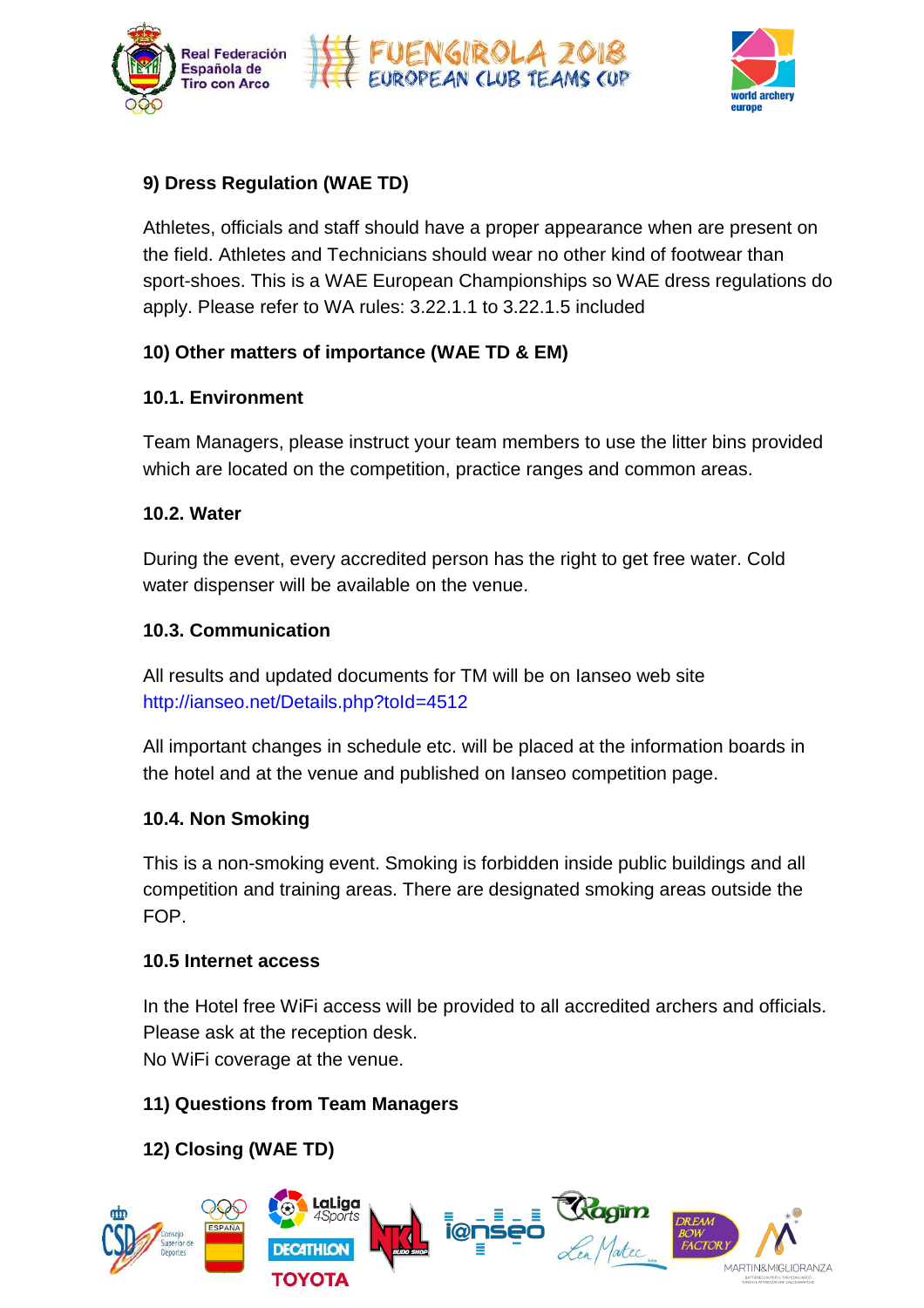



# m / Schedule **Program / Schedule Program / Schedule Program after the qualification round are**  $\mathbf{r} = \mathbf{r} \cdot \mathbf{r}$  **and**  $\mathbf{r} = \mathbf{r} \cdot \mathbf{r}$  **and**  $\mathbf{r} = \mathbf{r} \cdot \mathbf{r}$  **and**  $\mathbf{r} = \mathbf{r} \cdot \mathbf{r}$  **and**  $\mathbf{r} = \mathbf{r} \cdot \mathbf{r}$  **a**

| <b>Start</b> |                                       | <b>Duration (hours)</b> | <b>End</b> |
|--------------|---------------------------------------|-------------------------|------------|
|              | Friday, September 14th                |                         |            |
| 10:00        | Accreditations                        | 6:00                    | 19:00      |
| 15:30        | Practice session                      | 3:00                    | 18:30      |
| 19:00        | <b>Team Captains Meeting</b>          | 0:30                    | 19:30      |
| 21:30        | <b>Opening Ceremony</b>               | 0:45                    | 22:15      |
|              | Saturday, September 15th              |                         |            |
| 09:30        | Practice (Men and Women)              | 0:30                    | 10:00      |
| 10:00        | 2x36 arrows (Men and Women) ABC       | 3:00                    | 13:00      |
| 13:30        | Lunch (hotel)                         | 1:30                    | 15:00      |
|              | <b>Main Competition</b>               |                         |            |
| 16:00        | Warm up (2 ends)                      | 0:20                    | 16:20      |
| 16:20        | Pool Matches (M&W) - Round 1          | 0:35                    | 16:55      |
| 17:00        | Pool Matches (M&W) - Round 2          | 0:35                    | 17:35      |
| 17:40        | Pool Matches (M&W) - Round 3          | 0:35                    | 18:15      |
|              | <b>Secondary Competition</b>          |                         |            |
| <b>TBC</b>   | Pool Matches Round 1                  |                         | TBC        |
| <b>TBC</b>   | Pool Matches - Round 2                |                         | <b>TBC</b> |
| <b>TBC</b>   | Pool Matches - Round 3                |                         | TBC        |
|              | Sunday, September 16th                |                         |            |
| 09:30        | Practice (Men & Women)                | 0:30                    | 10:00      |
| 10:00        | 1st Ranking Round                     | 0:30                    | 10:30      |
| 10:30        | 2nd Ranking Round (5th to 16th place) | 0:30                    | 11:00      |
| 11:20        | Bronze medal Match Women              | 0:25                    | 11:45      |
| 11:45        | Bronze medal Match Men                | 0:25                    | 12:10      |
| 12:10        | Gold Medal Match Women                | 0:25                    | 12:35      |
| 12:35        | Gold Medal Match Men                  | 0:24                    | 13:00      |
| 13:10        | Award & Closing Ceremony              | 0:20                    | 13:30      |